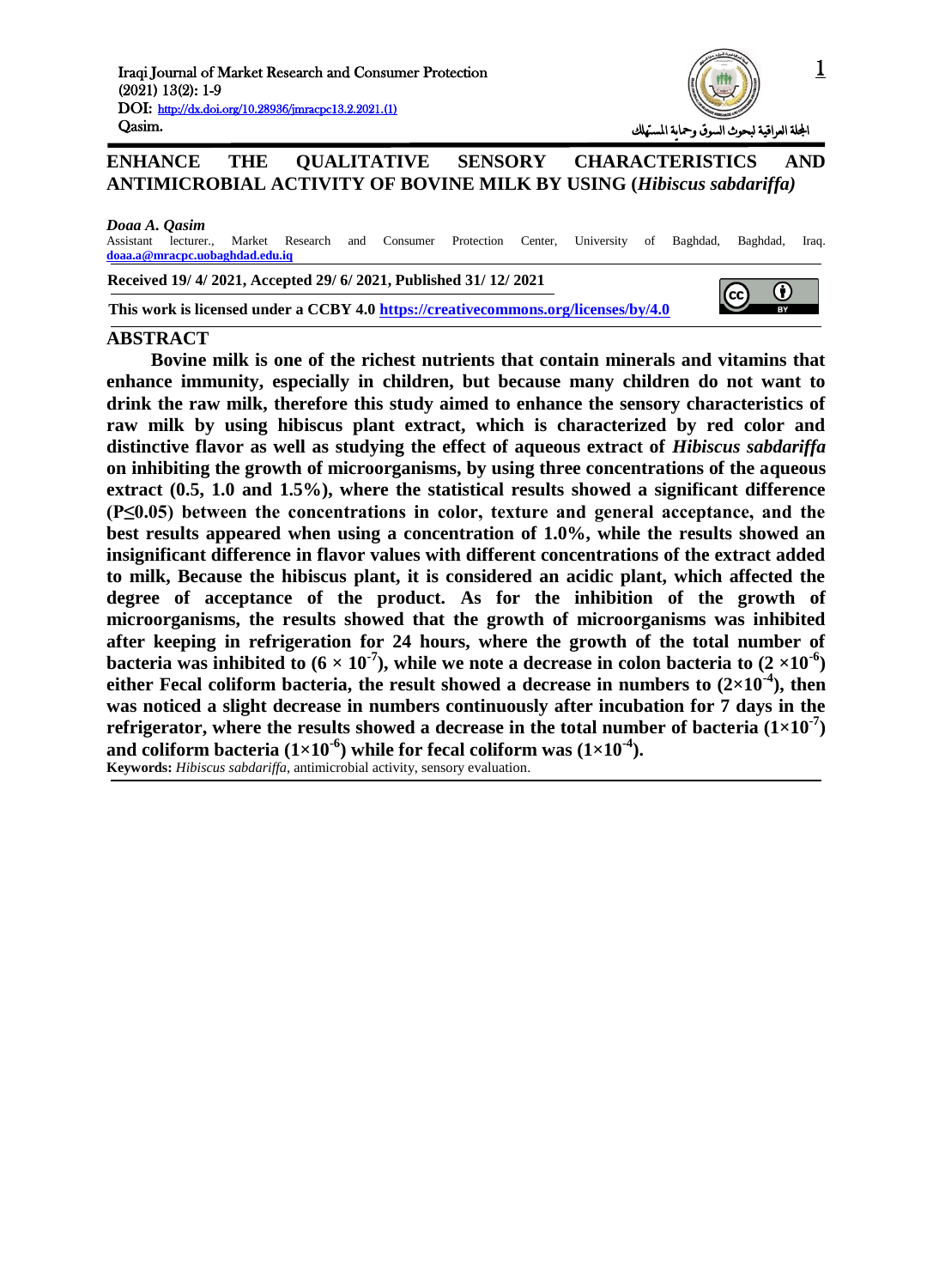$\left(\mathrm{cc}\right)$ 

Iraqi Journal of Market Research and Consumer Protection

تعزيز الصفات الحسية والفعالية الضد مايكروبية للحليب البقري باستعمال نبات الكركديه (Hibiscus sabdariffa) .

**دعاء عادل قاسى**

0

**RY** 

مدرس مساعد، قسم تقويم السلع وأداء الخدمات، مركز بحوث السوق وحماية المستهلك، جامعة بغداد، بغداد، العراق. **iq.edu.uobaghdad.mracpc@a.doaa**. **Received 19/ 4/ 2021, Accepted 29/ 6/ 2021, Published 31/ 12/ 2021**

**This work is licensed under a CCBY 4.0<https://creativecommons.org/licenses/by/4.0>**

# **انخالصح**

يعد حليب الابقار من اغُني العناصر الغُّذائية التي تحوي على المعادن والفيتامينات والتي تعزز المناعة وخصوصا لدى الاطفال ولكن بسبب عدم رغبه العديد من الاطفال بشَّرب الَّحليب الخام هدفت هذه الدراسة الِّي تحسين الصفات الحسية للحليب الخام باستعمال مستخلص نبات الكركدية والذي يتصف باللون الاحمر والطعم المميز فضلا عن دراسة تأثير المستخلص المائي للكركدية في تثبيط نمو الاحياء المجهرية، وذلك باستعمال ثلاث تراكيز من المستخلص المائي (0.5 **0.5ٔ %0.0ٔ(, حٛس اظٓشخ انُرائج االحصائٛح ٔجٕد فشق يعُٕ٘ )0.05≥P )تٍٛ انرشاكٛض فٙ انهٌٕ ٔانقٕاو ٔانرقثم انعاو ٔكاَد افضم انُرائج ظٓشخ عُذ اسرعًال ذشكٛض ,%0.5 تًُٛا أظٓشخ انُرائج اخرالف طفٛف فٙ قٛى انُكٓح ترشكٛضاخ** مختلفة من المستخلص المضاف إلى الحليب بسبب نبات الكركدية يعتبر من النباتات الحمضية مما أثر على درجة قبول المنتج، أما بالنسبة لتثبيط نمو الأحياء المجهرية أظهرت النتائج ثبيط في نمو الأحياء المجهرية بعد الحفظ في التبريد لمدة 24 ساعة حيث تم تثبيط في نمو العدد الكلي للبكتيريا الى (6×10<sup>-7</sup>) بينما نلاحظ انخفاض بكتريا القولون الى (2×10<sup>-6)</sup>)، اما بكتريا القولون البرازية اظهرت النتيجة انخفاض بالاعداد الى (2×10<sup>4)</sup>) ثم لوحظ انخفاض طفيف في الأعداد بشكل مستمر بعد الحضانــة لمدة 7 أيـام في الثلاجــة، حيث أظهرت النتائـج انـخفاضـا في العدد الإجمـالي للبكتريا (10×10-<sup>7</sup>) والبكتريـا القولونية (1 $\sim$ 10<sup>-6)</sup> بينما بالنسبة لبكتريا القولون البرازية كانت (1×10<sup>4</sup>). ا**لكلمات المفتاحية:** نبات الكركدية، الفعالية الميكروبية، التقييم الحسي<sub>.</sub>

# **INTRODUCTION**

Milk is a raw material for many lactic products (such as pasteurized milk, sterilized, etc.). The quality of these products depends primarily on the raw milk characteristics used in their manufacture, such as physical, qualitative, and microbial characteristics **(Whitney 2006)**. Among the qualities of raw milk of good quality is that it has a slight sweet taste and natural aroma and contains a low number of somatic cells (such as white cells). The high microbial contamination of the milk reduces the duration of preserving the processed dairy products, which produces products with poor flavor, and thus affects the low cost-effectiveness of the products in addition to the risk and spread of diseases **(Carey** *et al***., 2005)**.

The reason for the human use of medicinal plants in the prevention and treatment of diseases since the beginning of human civilizations and for thousands of years is the urgent need to reveal new antimicrobials with various chemical compositions and valuable work mechanisms because there are cases of an increase in the occurrence of repeated, varied and new diseases and the other big reason is the increased resistance to antibiotics Which is used continuously, and to obtain natural treatments to strengthen immunity, scientists resorted to new research to overcome the resistance of microbes to antibiotics **(Nasciment** *et al***.,2000)**.

Cultivation of medicinal and aromatic plants and herbs in most parts of the earth and its uses varied and was used in the form of whole herbs or powders or other form, due to its pharmacological efficacy and speed of recovery of diseases without complications **(Akindahunsi** *et al***., 2003)**.

These plants occupy a distinctive and large place in the global agricultural production because they contain natural chemicals of benefit and great importance in their physiological effect and their therapeutic activity taking into account their few side effects on human and animal health in comparison with chemically manufactured drugs such as antibiotics that affect the consumer's health negatively, As a result of the deposition of its residues in food products,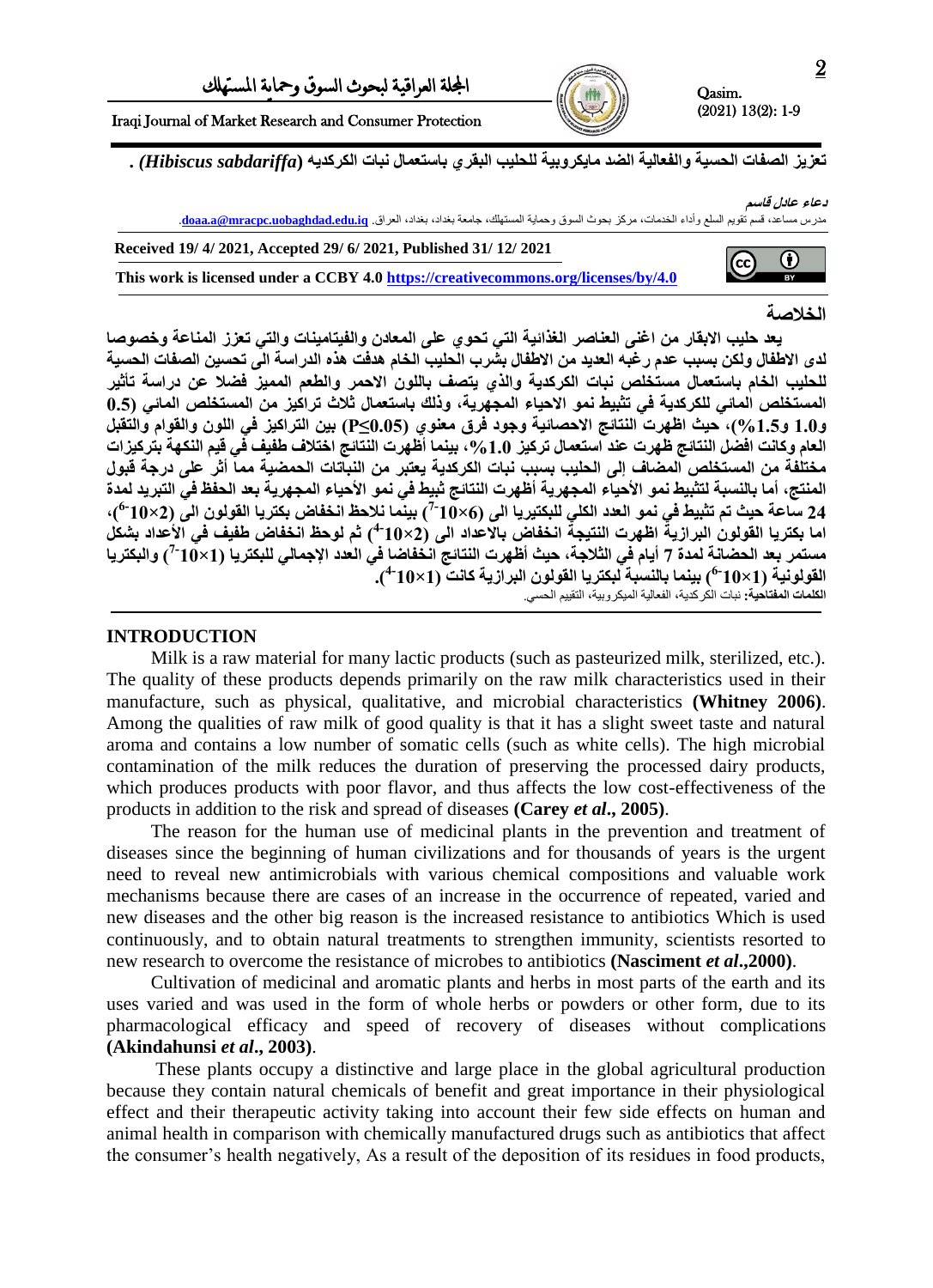

## Iraqi Journal of Market Research and Consumer Protection

which negatively affects human health and the occurrence of diseases that were not previously known **(David** *et al***., 2015)**.

Fortification of cow's milk and products with some nutrients has increased in recent years due to the increase in milk consumption and its importance from the nutritional and health characters, as adding these products to milk increases the nutritional value of the meal and makes it more beneficial from a health point of view and eliminating the smell, which is one of the most important problems when drinking cow's milk, especially in children **(Elwood** *et al***., 2010)**.

Many types of research have dealt with the use of fruits such as oranges, bananas, and strawberries, as well as the addition of chocolate, as well as the use of some medicinal plants and herbs as a flavoring and fortifying substances for milk, which is available in the market in the form of glass or cardboard containers, which have gained great popularity in the global markets, especially with children **(To EK 2012)**.

One of the medicinal plants that are widely used in treatments and food is the hibiscus plant (Hibiscus sabdariffa). The various plant parts of it, which include seeds, leaves, and fruits, are used in the pharmaceutical and textile industries, as well as in various food industries as an acidic drink sweetened with sugar and used to resist colds in the winter as well as an intestinal disinfectant and depressant for blood pressure and temperatures **(Norhaizan** *et al***., 2010)**, it is considered a sedative for the nerves and tonic for the heart, and it is considered an anti-bacterial, fungi, antioxidant, tumor, and inflammatory, as well as a de-worming **(Tolulope 2007)**.

Hibiscus flowers are distinguished by the wonderful red color and contain organic acids such as citric acid and hydroxy citric acid, as well as contain flavonoids, glycosides, and phenols, and are a rich source of fiber and vitamins such as vitamin C and mineral elements **(Jaroniet al., 2012)**. Due to the lack of studies on the importance of using the hibiscus plant and adding it to milk and its products, this study aimed to know the effect of using hibiscus as an antibacterial and to improve the characteristics and sensory properties of cow's milk.

### **MATERIALS AND METHODS**

### **Sample collection**

Twenty-five of bovine raw milk samples were collected from different areas of Baghdad city and the samples were placed in sterile test tubes. The samples were transferred to the Microbiology Laboratory of the Market Research and Consumer Protection Center/the University of Baghdad. Serial dilution was prepared using peptone water. The total number counts of bacteria were estimated using the nutrient agar medium, after incubation for 24 hours at 37ºC Nutrient agar medium, Coliform and fecal coliform counts bacteria were estimated using MacConkey Agar medium and VRBA medium. The plates were incubated at 37ºC for 48 hours and the bacterial colonies were counted **(Quinn** *et al***., 2011)**.

### **Hibiscus extracts preparation**

Dried hibiscus flowers were obtained from local markets and an aqueous extract was prepared by placing 100 mL of distilled water in a sterile glass Flask and adding 10 g of hibiscus plant to it. The extract was heated at a temperature of 60<sup>o</sup>C for an hour and after filtering the extract with filter paper; the extract was centrifuged for ten minutes at 5000 cycles per minute. The filtrate was concentrated by using an oven at a temperature of 45ºC, to evaporate the water and obtain a dry powder from the aqueous extract, three concentrations of the dried powder were made, which are 0.5, 1 and 1.5% in addition to the control without hibiscus powder**(Parekh & Chanda, 2007)**.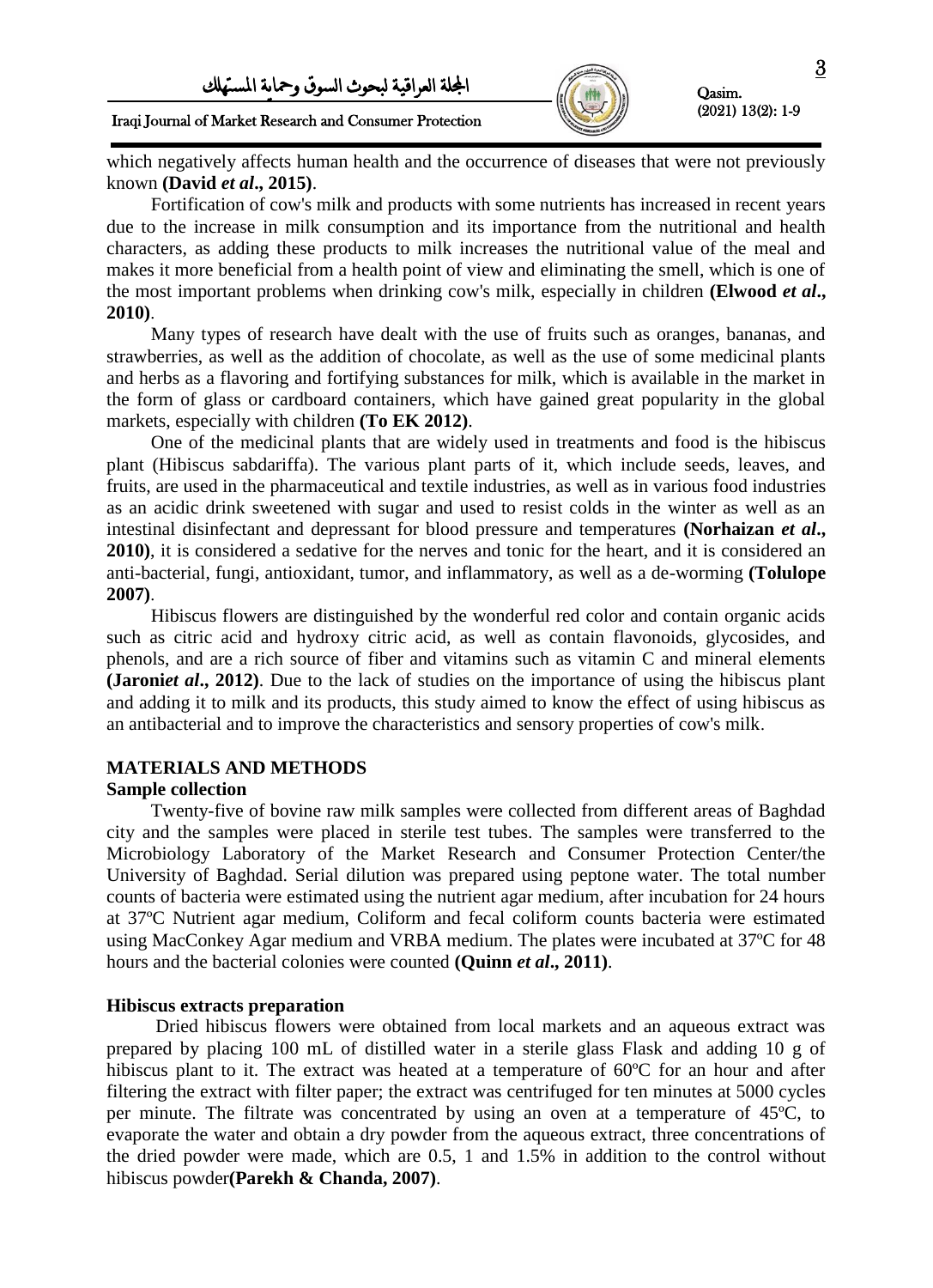# Iraqi Journal of Market Research and Consumer Protection



Qasim. (2021) 13(2): 1-9

### **Sensory evaluation**

Sensory evaluation of raw milk fortified with concentrations prepared in advance of the hibiscus plant was conducted by 20 evaluators from the College of Veterinary Medicine, University of Baghdad, and the data was recorded according to the evaluation form by using the preference balance from 1-5 in which  $5 =$  Excellent,  $4 =$  Very good,  $3 =$  Good,  $2 =$ Acceptable and  $1 = not acceptable$ , Where the evaluation was based on color, flavor, texture, and appearance or (general acceptance) **(Fasoyiro** *et al***., 2005)**.

# **Antimicrobial activity of hibiscus extracts on raw milk**

The hibiscus powder that was prepared was added to the raw milk to prepare the following concentrations 0.5, 1 and 1.5% to obtain 100 mL of prepared milk mixed with hibiscus. After that, the samples were stored for 7 days at a refrigerator  $4^{\circ}C$  and the tests of the inhibitory effect of hibiscus on the total number of bacteria, coliform, and fecal coliform bacteria were performed. The test was done on the first day and the  $7<sup>th</sup>$  day of the production period **(Balouiri** *et al***., 2016)**.

# **The statistical analysis**

The statistical program of SAS – **Statistical Analysis System (2012)** was used in data analysis to study the effect of different parameters on the studied traits, Least significant difference–LSD test (Analysis of Variation-ANOVA) was used to significant compare between means n this study.

# **RESULTS AND DISSUASIONS**

### **Bacteriological test**

The results in (Table 1) indicate the presence of a large number of microorganisms per one ml of raw milk, where the results range from  $(3\times10^{-6})$  to  $(5\times10^{-8})$ , As well as the results indicate a large number of coliform bacteria and fecal coliform bacteria, where the number of coliform bacteria ranges from  $(1\times10^{-3})$  to  $(3\times10^{-6})$ , while the fecal coliform ranges from  $(2\times10^{-7})$ <sup>2</sup>) to  $(8\times10^{-4})$  as these numbers are much higher than the acceptable or good limits according to the **(Iraqi standard of microbial limits, 2003)**.

**Table (1):** The total count of bacteria, coliform bacteria and fecal coliform bacteria

| Test No.                | <b>Total bacterial</b> | Coliform bacteria  | Fecal coliform bacteria |
|-------------------------|------------------------|--------------------|-------------------------|
| $\mathbf{1}$            | $3 \times 10^{-7}$     | $2 \times 10^{-5}$ | $5 \times 10^{-3}$      |
| $\mathbf{2}$            | $5\times10^{-7}$       | $4 \times 10^{-4}$ | $3 \times 10^{-3}$      |
| $\overline{\mathbf{3}}$ | $2 \times 10^{-7}$     | $5 \times 10^{-5}$ | $2 \times 10^{-4}$      |
| $\overline{\mathbf{4}}$ | $3 \times 10^{-8}$     | $3 \times 10^{-6}$ | $1\times10^{-4}$        |
| $\overline{5}$          | $3 \times 10^{-7}$     | $3 \times 10^{-6}$ | $7 \times 10^{-3}$      |
| $\overline{6}$          | $7\times10^{-6}$       | $1 \times 10^{-3}$ | $5 \times 10^{-2}$      |
| $\overline{\mathbf{7}}$ | $1\times10^{-7}$       | $4 \times 10^{-5}$ | $8 \times 10^{-3}$      |
| $\overline{\mathbf{8}}$ | $5 \times 10^{-8}$     | $2 \times 10^{-5}$ | $1\times10^{-4}$        |
| $\overline{9}$          | $6 \times 10^{-7}$     | $5 \times 10^{-5}$ | $3 \times 10^{-3}$      |
| 10                      | $1\times10^{-8}$       | $7\times10^{-4}$   | $1 \times 10^{-4}$      |
| 11                      | $2 \times 10^{-8}$     | $3 \times 10^{-6}$ | $4 \times 10^{-4}$      |
| $\overline{12}$         | $5 \times 10^{-7}$     | $6 \times 10^{-4}$ | $6 \times 10^{-3}$      |
| $\overline{13}$         | $3 \times 10^{-8}$     | $1 \times 10^{-5}$ | $4 \times 10^{-4}$      |
| $\overline{14}$         | $6 \times 10^{-7}$     | $7 \times 10^{-3}$ | $6 \times 10^{-3}$      |
| 15                      | $1\times10^{-7}$       | $2 \times 10^{-5}$ | $2 \times 10^{-3}$      |
| 16                      | $3 \times 10^{-6}$     | $5 \times 10^{-4}$ | $2 \times 10^{-2}$      |
| $\overline{17}$         | $7 \times 10^{-7}$     | $3 \times 10^{-5}$ | $8\times10^{-4}$        |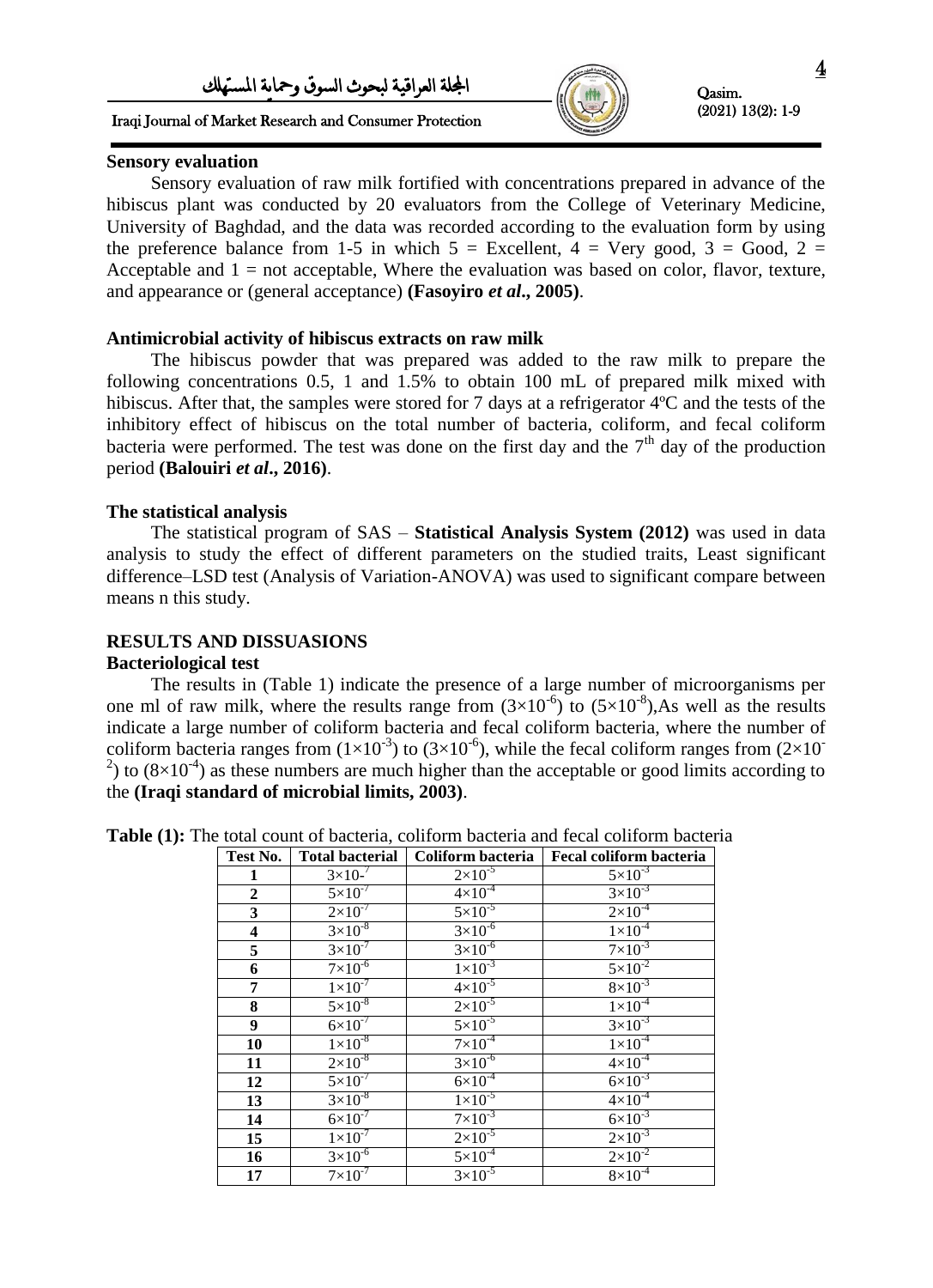

| Iraqi Journal of Market Research and Consumer Protection |  |  |  |  |  |  |  |
|----------------------------------------------------------|--|--|--|--|--|--|--|
|----------------------------------------------------------|--|--|--|--|--|--|--|

| 18 | $3\times10^{-8}$   | $1\times10^{-6}$   | $2\times10^{-4}$   |
|----|--------------------|--------------------|--------------------|
| 19 | $6 \times 10^{-6}$ | $5 \times 10^{-4}$ | $3 \times 10^{-2}$ |
| 20 | $2\times10^{-8}$   | $2 \times 10^{-6}$ | $6 \times 10^{-4}$ |
| 21 | $1 \times 10^{-7}$ | $7 \times 10^{-5}$ | $3\times10^{-4}$   |
| 22 | $5 \times 10^{-6}$ | $2 \times 10^{-3}$ | $5 \times 10^{-2}$ |
| 23 | $3 \times 10^{-7}$ | $3 \times 10^{-4}$ | $7 \times 10^{-2}$ |
| 24 | $2 \times 10^{-7}$ | $1 \times 10^{-5}$ | $6 \times 10^{-4}$ |
| 25 | $4\times10^{-7}$   | $2\times10^{-5}$   | $3 \times 10^{-4}$ |

The reason for the high number of microorganisms in raw milk is due to the lack of cleanliness of the workers in the field, the lack of cleanliness of the milking tools in addition to the mismanagement in the field as well as the period between the milking process and the laboratory examination that affects the increase in the number of bacteria **(Pal** *et al***., 2016)**

The high number of bacteria in milk affects the quality of the products manufactured from it, especially when manufacturing products that are not subjected to high heat treatments in order to eliminate the microorganisms in it, such as sterile milk. For this reason, most milk products are exposed to rapid spoilage and remain in violation of the standard specifications **(Banik** *et al***., 2014)**.

#### **The effect of hibiscus extract on the sensory properties of raw milk**

The results of the effect of hibiscus extract on the values of color, general acceptance, and texture, with different concentrations of the added extract, (Table 2) showed a significant difference in color, texture, and general acceptance, The results of adding hibiscus extract to the product showed a positive effect on the acceptance of the product, and the best result was obtained when adding the extract at a concentration of 1.0%, and the highest values of the average values of color, texture, and general acceptance were 4.35, 3.75 and 4.1, respectively.

While the results showed an insignificant difference in flavor values with different concentrations of the extract added to milk. The addition of hibiscus extract to the raw milk led to a decrease in the flavor levels of the milk sample, the percentage of decrease increased with the increase of the addition rate from 0.5 to 1.0%, as the flavor decreased from 3.25 to 3.15.

After adding the concentration of 1.5%, the percentage of decrease increased to 3.1 due to the high acidity ratio in which the milk samples increased, since the hibiscus plant is considered an acidic plant, which affected the degree of acceptance of the product **(Aurelio** *et al***., 2007; Al-Qazzaz***et al***., 2012)**

|                  |                 | $Mean \pm SE$   |                                                                                |                         |  |  |
|------------------|-----------------|-----------------|--------------------------------------------------------------------------------|-------------------------|--|--|
| <b>Treatment</b> | Color           | <b>Flavor</b>   | <b>Texture</b>                                                                 | (general<br>acceptance) |  |  |
| <b>Control</b>   | $4.15 \pm 0.27$ | $3.45 \pm 0.17$ | $3.15 \pm 0.13$ c                                                              | $3.55 \pm 0.16$ b       |  |  |
| A1 $(0.5\%)$     | $4.25 \pm 0.33$ | $3.25 \pm 0.12$ | $3.65 \pm 0.23$ ab                                                             | $3.85 \pm 0.24$ ab      |  |  |
| A2 $(1.0\%)$     | $4.45 \pm 0.33$ | $3.15 \pm 0.16$ | $3.75 \pm 0.24$ a                                                              | $4.10 \pm 0.25$ a       |  |  |
| A3 $(1.5\%)$     | $4.35 \pm 0.42$ | $3.10 \pm 0.09$ | $3.30 \pm 0.21$ bc                                                             | $3.90 \pm 0.18$ a       |  |  |
| <b>LSD</b> value | $0.492*$        | $0.366$ NS      | $0.428*$                                                                       | $0.427*$                |  |  |
|                  |                 |                 | Means having with the different letters in same column differed significantly. | * $(P \le 0.05)$ .      |  |  |

**Table (2):** The effect of different concentrations of hibiscus extract on the sensory properties of raw milk

### **Antimicrobial activity of hibiscus extracts on raw milk**

It is noted in (Table 1) that the total number of microorganisms was in the highest percentage in raw milk before adding hibiscus extract, but after adding the extract, it was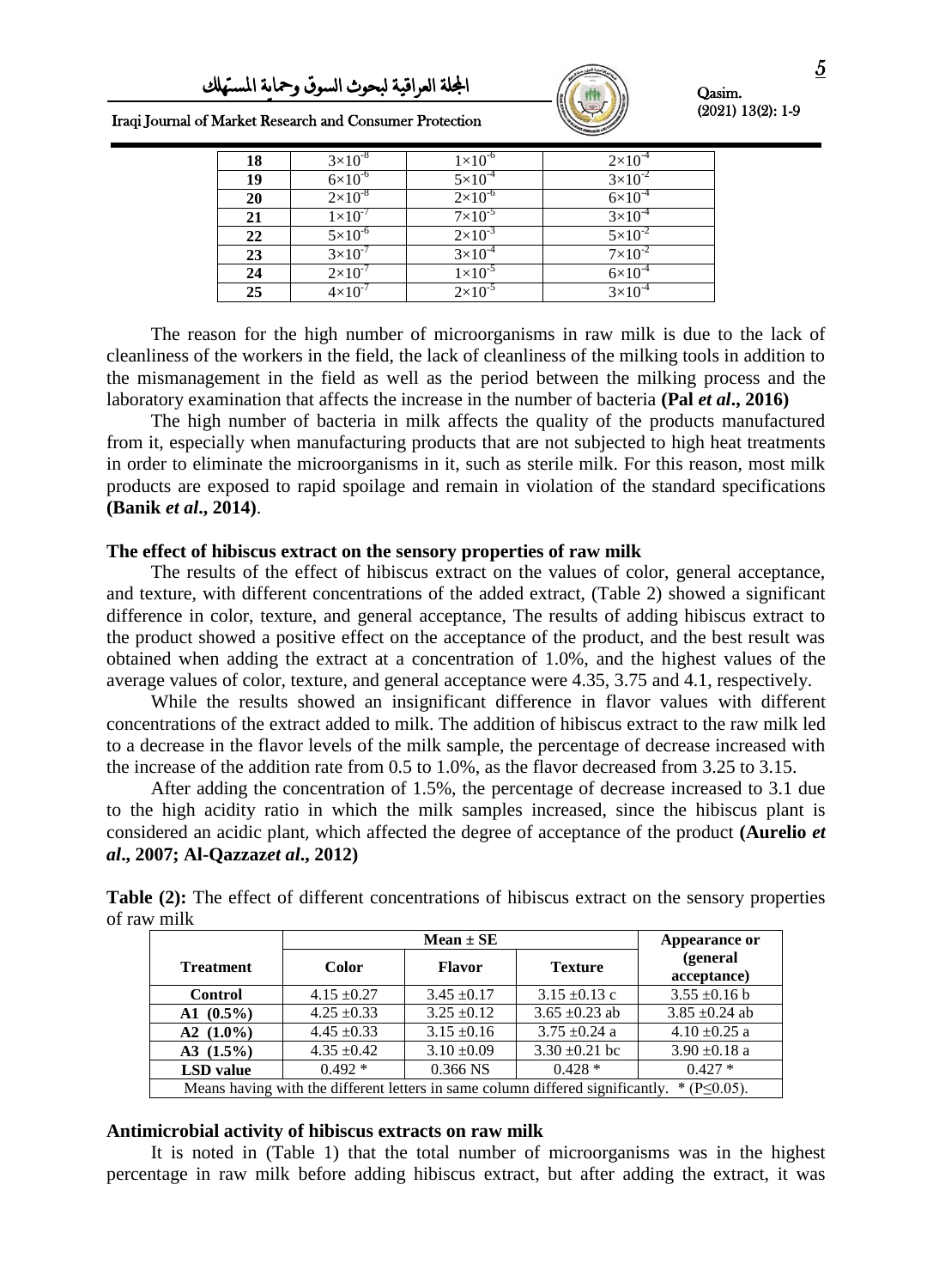Iraqi Journal of Market Research and Consumer Protection



Qasim. (2021) 13(2): 1-9

notice a decrease in the number of microorganisms after preservation with cooling for 24 hours, as the results showed in (Table 3), the highest percentage of numbers of microorganisms  $(6\times10^{-7})$  While in coliform bacteria, we notice the decrease to  $(2\times10^{-6})$  while fecal coliform bacteria were  $(2\times10^{-4})$ , then was noticed a slight decrease in numbers continuously after incubation for 7 days in the refrigerator, where the results showed in the (Table 4) a decrease in the total number of bacteria  $(1\times10^{-7})$  and coliform bacteria  $(1\times10^{-6})$ , while for fecal coliform was  $(1\times10^{-4})$ 

> **Test No. Total bacterial Coliform bacteria Fecal coliform bacteria 1**  $5 \times 10^{-6}$ <br>**2**  $6 \times 10^{-6}$  $4\times10^{-4}$  $1 \times 10^{-3}$  $\frac{2}{3}$  6×10<sup>-6</sup><br>5×10<sup>-6</sup>  $1 \times 10^{-4}$  $1\times10^{-3}$  $5 \times 10^{-6}$  $2 \times 10^{-5}$  $4 \times 10^{-3}$ **4**  $6 \times 10^{-7}$  $1 \times 10^{-6}$  $5 \times 10^{-3}$ **5**  $1 \times 10^{-7}$  $2\times10^{-6}$  $2 \times 10^{-3}$ **6**  $1 \times 10^{-6}$ <br> **7**  $6 \times 10^{-6}$  $5\times10^{-2}$  $1 \times 10^{-2}$  $6\times10^{-6}$  $1 \times 10^{-5}$  $3 \times 10^{-3}$ **8**  $4 \times 10^{-7}$  $1 \times 10^{-5}$  $6 \times 10^{-3}$ **9**  $1 \times 10^{-7}$  $2 \times 10^{-5}$  $1 \times 10^{-3}$ **10**  $4 \times 10^{-7}$  $3\times10^{-4}$  $4 \times 10^{-3}$ **11**  $6 \times 10^{-7}$  $1\times10^{-6}$  $2 \times 10^{-4}$ **12**  $1 \times 10^{-7}$  $2 \times 10^{-4}$  $3 \times 10^{-3}$ **13**  $5 \times 10^{-7}$  $4 \times 10^{-4}$  $1 \times 10^{-3}$ **14**  $1 \times 10^{-7}$  $2 \times 10^{-3}$  $6 \times 10^{-3}$ **15**  $5 \times 10^{-6}$  $5 \times 10^{-4}$  $1 \times 10^{-3}$ **16**  $6 \times 10^{-5}$  $2\times10^{-4}$  $1 \times 10^{-2}$ **17**  $2 \times 10^{-7}$  $1 \times 10^{-5}$  $2 \times 10^{-4}$ **18**  $5 \times 10^{-7}$  $4 \times 10^{-5}$  $1 \times 10^{-4}$ **19**  $2 \times 10^{-6}$  $2 \times 10^{-4}$  $1 \times 10^{-2}$ **20**  $6 \times 10^{-7}$  $4 \times 10^{-5}$  $2 \times 10^{-4}$ **21**  $5 \times 10^{-6}$  $3\times10^{-5}$  $1 \times 10^{-4}$ **22**  $1 \times 10^{-6}$  $1 \times 10^{-3}$  $2 \times 10^{-2}$ **23**  $4 \times 10^{-6}$  $1 \times 10^{-4}$  $2 \times 10^{-2}$ **24**  $6 \times 10^{-6}$  $4\times10^{-4}$  $2 \times 10^{-4}$ **25**  $3 \times 10^{-6}$  $1 \times 10^{-5}$  $2 \times 10^{-3}$

**Table (3):** shows the results of the total bacterial, coliform bacteria and fecal coliform bacteria count after 24 hr of preservation in the refrigerator.

| <b>Table (4):</b> shows the results of the total bacterial, coliform bacteria and fecal coliform bacteria |  |  |  |  |  |  |
|-----------------------------------------------------------------------------------------------------------|--|--|--|--|--|--|
| count after 7 days of preservation in the refrigerator.                                                   |  |  |  |  |  |  |

| Test No.     | <b>Total bacterial</b> | Coliform bacteria  | Fecal coliform bacteria |
|--------------|------------------------|--------------------|-------------------------|
|              | $2 \times 10^{-6}$     | $1\times10^{-4}$   | $1 \times 10^{-3}$      |
| $\mathbf{2}$ | $3 \times 10^{-6}$     | $3 \times 10^{-3}$ | $5 \times 10^{-2}$      |
| 3            | $2 \times 10^{-6}$     | $1 \times 10^{-5}$ | $1 \times 10^{-3}$      |
|              | $1 \times 10^{-7}$     | $5 \times 10^{-5}$ | $2 \times 10^{-3}$      |
| 5            | $7 \times 10^{-6}$     | $1\times10^{-6}$   | $1 \times 10^{-3}$      |
| 6            | $5 \times 10^{-5}$     | $2 \times 10^{-2}$ | $4 \times 10^{-1}$      |
| 7            | $3 \times 10^{-6}$     | $1\times10^{-5}$   | $1 \times 10^{-3}$      |
| 8            | $1\times10^{-7}$       | $6\times10^{-4}$   | $2 \times 10^{-3}$      |
| 9            | $7\times10^{-6}$       | $1\times10^{-5}$   | $1 \times 10^{-3}$      |
| 10           | $6 \times 10^{-6}$     | $1\times10^{-4}$   | $1 \times 10^{-3}$      |
| 11           | $1 \times 10^{-7}$     | $4 \times 10^{-5}$ | $1 \times 10^{-4}$      |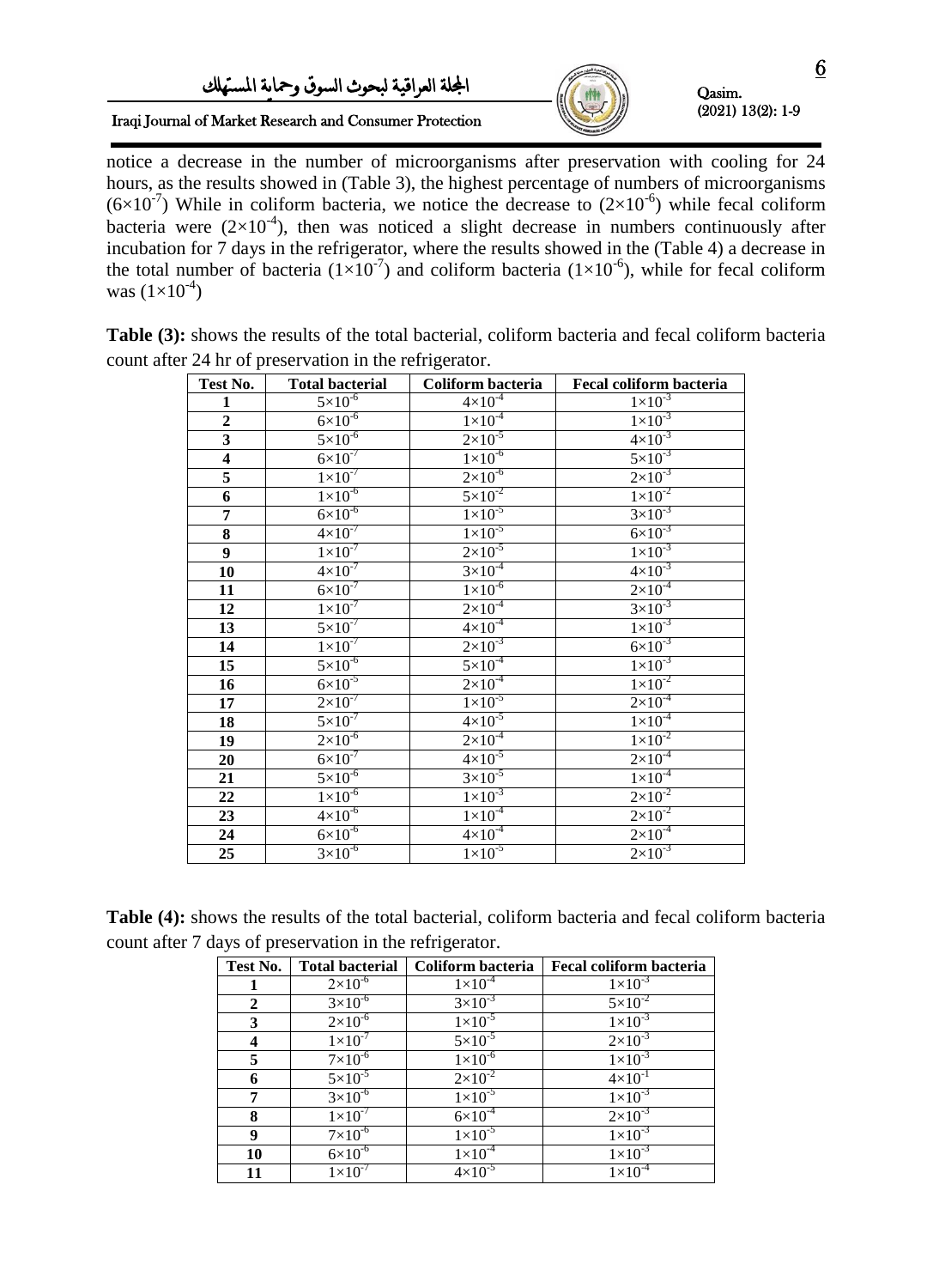

| Iraqi Journal of Market Research and Consumer Protection |  |  |  |  |  |  |
|----------------------------------------------------------|--|--|--|--|--|--|
|----------------------------------------------------------|--|--|--|--|--|--|

| 12 | $5 \times 10^{-6}$ | $1 \times 10^{-4}$ | $1 \times 10^{-3}$ |
|----|--------------------|--------------------|--------------------|
| 13 | $1\times10^{-7}$   | $1\times10^{-4}$   | $4 \times 10^{-2}$ |
| 14 | $8\times10^{-6}$   | $1 \times 10^{-3}$ | $2 \times 10^{-3}$ |
| 15 | $1\times10^{-6}$   | $2 \times 10^{-4}$ | $1 \times 10^{-3}$ |
| 16 | $2 \times 10^{-5}$ | $5 \times 10^{-3}$ | $1 \times 10^{-2}$ |
| 17 | $8\times10^{-6}$   | $5 \times 10^{-4}$ | $1 \times 10^{-3}$ |
| 18 | $1 \times 10^{-7}$ | $2 \times 10^{-5}$ | $1 \times 10^{-4}$ |
| 19 | $8 \times 10^{-5}$ | $1 \times 10^{-4}$ | $6 \times 10^{-1}$ |
| 20 | $7 \times 10^{-6}$ | $2 \times 10^{-5}$ | $6 \times 10^{-3}$ |
| 21 | $1 \times 10^{-6}$ | $2 \times 10^{-5}$ | $6 \times 10^{-3}$ |
| 22 | $7\times10^{-5}$   | $6 \times 10^{-2}$ | $4 \times 10^{-1}$ |
| 23 | $1 \times 10^{-6}$ | $4 \times 10^{-3}$ | $2 \times 10^{-2}$ |
| 24 | $2\times10^{-6}$   | $1\times10^{-4}$   | $5 \times 10^{-3}$ |
| 25 | $6 \times 10^{-5}$ | $5 \times 10^{-4}$ | $1 \times 10^{-3}$ |

The results of the study showed that the effectiveness of the aqueous extract of the hibiscus plant has shown that its effect against microorganisms appeared after incubation for 7 days, meaning that the rate of bacterial activity decreases after continuous incubation by cooling, and this is consistent with the rapid changes that occur as a result of adding the extract.

Several studies **(Camelo-Me´ndez** *et al***., 2013; Alarco´n-Alonso** *et al***., 2012; Yin & Chao 2008)** have reported that compounds found in the aqueous extract of the hibiscus plant such as Flavonoids and anthocyanins are responsible for their antimicrobial properties, which have proven effective against pathogenic bacteria and as an antioxidant. The substance (Flavonoids and anthocyanins) has biological activity as it is anti-microbial, a food preservative, and an appetite stimulant. Among these substances are phenols that inhibit enzymes responsible for basic reactions by interfering with proteins, which leads to protein denaturation and then the bacteria's inability to survive, It was also revealed the ability of hibiscus plant compounds to degrade the bacterial cell membrane and exit of extracellular substances, and then the death of bacterial cells **(Rukayadi** *et al***. 2008 & Jung** *et al***., 2013)**. In addition, a study by **(Hassan** *et al***., 2016)** indicated that the aqueous extract of the hibiscus plant can be a useful agent when mixed with antibiotics to enhance the effectiveness of treatment against infection.

### **CONCLUSIONS**

According to the aforementioned results, we note that the addition of certain concentrations of hibiscus extract led to a prolongation of its ability to be preserved for a period of up to 7 days and under refrigeration conditions. The addition of this extract improved the sensory quality of milk. As for the acidity of the product, a sugar solution can be added to the product and this leads to an increased consumer acceptance of the product. It is necessary to take into account the microbial load of the milk and the need to take care of the conditions of milk production, such as taking care of hygiene condition in the farms and cooling the milk immediately after the process of milking to prevent the increase in the number of microorganisms in the milk.

### **REFERENCES**

- 1. Akindahunsi, A. A. & Olaleye, M. T. (2003). Toxicological investigation of aqueous methanolic extract of *Hibscus sabdariffa*. *Journal of Ethnopharmacology,* 2 (6), 161-164.
- 2. Alarcon-Alonso, J., Zamilpa, A., Aguilar, F. A., Herrera-Ruiz, M.,Tortoriello, J. & Jimenez-Ferrer, E. (2012). Pharmacological characterization of the diuretic effect of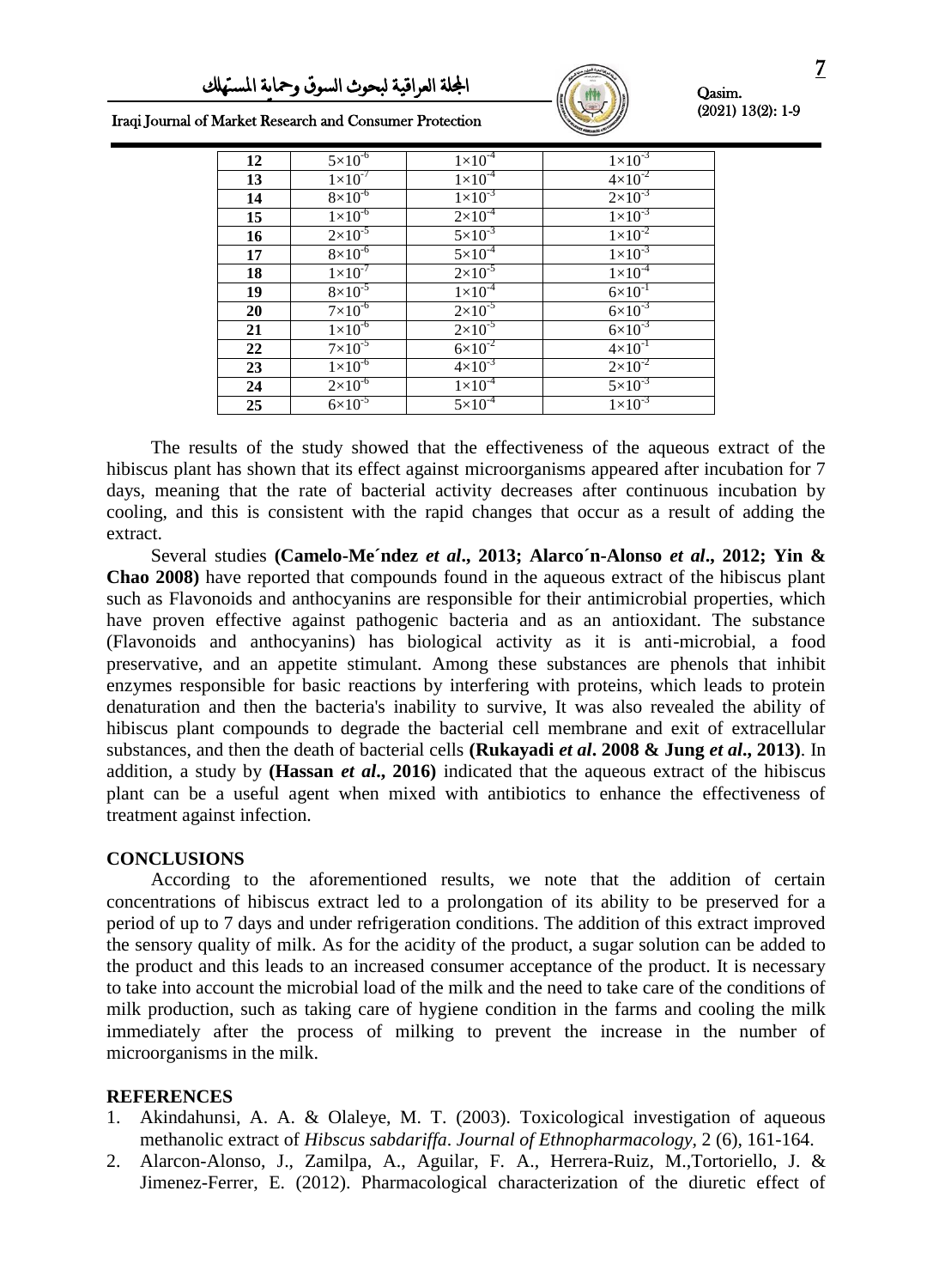

Iraqi Journal of Market Research and Consumer Protection

*Hibiscus sabdariffa* Linn (Malvaceae) extract. *Journal of Ethnopharmacol*, 13 (9), 751– 756.

- 3. Al-Qazzaz, M. F., Al-Jumayli, S. M. K. & Zangana, B. S. R. (2012).The effect of using Hibiscus extracts to maintain the quality and sensory characteristics for minced frozen Spent Hen Meat. *Iraqi Journal of Market Research and Consumer Protection*, 4 (2),40-58.
- 4. Aurelio, D., Edgardo, R. G. & Galindo, S. (2007). Thermal kinetic degradation of anthocyanins in a roselle (*Hibiscus sabdariffa* L. cv. ´Criollo´) infusion. *International Journal of Food Science and Technology,* 43(2), 322-325.
- 5. Balouiri, M., Sadiki, M. & Ibnsouda, S. K. (2016). Methods for in vitro evaluating antimicrobial activity: A review. *Journal of Pharmaceutical Anal*ysis, 6 (2), 71-79.
- 6. Banik, S.K., Das, K.K. & Uddin, M.D.A. (2014). Microbiological quality analysis of raw, pasteurized UHT milk samples collected from different locations in Bangladesh. *Stamford Journal of Microbiology,* 4 (1), 5-8.
- 7. Camelo-Me´ndez, G. A., Ragazzo-Sa´nchez, J. A., Jime´nez-Aparicio, A. R., Vanegas-Espinoza, P. E., Paredes-Lo´ pez, O. & Del VillarMartı´nez, A. A. (2013). Comparative study of anthocyanin and volatile compounds content of four varieties of Mexican Roselle (*Hibiscus sabdariffa*) by multivariable analysis. *Plant Foods for Human Nutrition*, 8 (3), 229–234.
- 8. Carey, N. R., Murphy,S. C., Zadoks, R. N. & Boor, K. J. (2005). Shelf lives of pasteurized fluid milk products in New York State: A ten-year study. *Food Protection Trends,* 5 (2), 102-113.
- 9. David, B., Wolfender, J. L. & Dias, D. A. (2015). The pharmaceutical industry and natural products: historical status and new trends. *Phytochemistry Reviews*, 4 (2), 299-315.
- 10. Elwood, P. C., Pickering, J.E. Givens, D.I. & Gallacher, J. E. (2010). The consumption of Milk and dairy foods and the incidence of vascular disease and diabetes: An overview of the evidence. *Journal of Lipid Research*, 45 (10), 925-939.
- 11. Fasoyiro, S. B., Babalola, S. O. & Owosibo, T. (2005). Chemical composition and sensory quality of fruit flavoured Roselle (*Hibiscus sabdariffa*) drinks. *World Journal of Agricultural Sciences*, 1(2), 161-164.
- 12. Hassan, T. S. S., Hassan, K., Berchová, M. M., Marie, P. & Emil, Š. (2016). In vitro synergistic effect of *Hibiscus sabdariffa* aqueous extract in combination with standard antibiotics against Helicobacter pylori clinical isolates. *Pharmaceutical Biology,* 54 (9), 1736-1740.
- 13. International Standard Organization ISO. (2003). *Iraqi Standards 3/2270)20-Microbiology of Food and Animal Feeding Stuffs, Horizontal Method for the Enumeration of Total Coliform and Faecal Coliform Count* .4th edition.
- 14. Jaroni, D. & Ravishankar, S. (2012).Bactericidal effects of Roselle (*Hibiscus sabdariffa*) against food borne pathogens.*Quality Assurance and Safety of crops and foods,* 4 (1), 33- 40.
- 15. Jung, E., Kim, Y.& Joo, N. (2013). Physicochemical properties and antimicrobial activity of Roselle (*Hibiscus sabdariffa* L.). *Journal of the Science of Food and Agricultural*, 93 (15), 3769-3776.
- 16. Nascimento, G., Locatelli, J. & Freitas, P. (2000).Antibacterial activity of plant extracts and phytochemical on antibiotic resistant bacteria. *Brazilian Journal of Microbiology*, 31 (4), 246-256.
- 17. Norhaizan, M., Hern, F. S., Ismail, A. & Yee, C. L. (2010). Antioxidant activity in different parts of roselle (*Hibiscus sabdariffa* L.) extracts and potential exploitation of the seeds. *Food Chemistry*, 122 (4), 1055-1060.